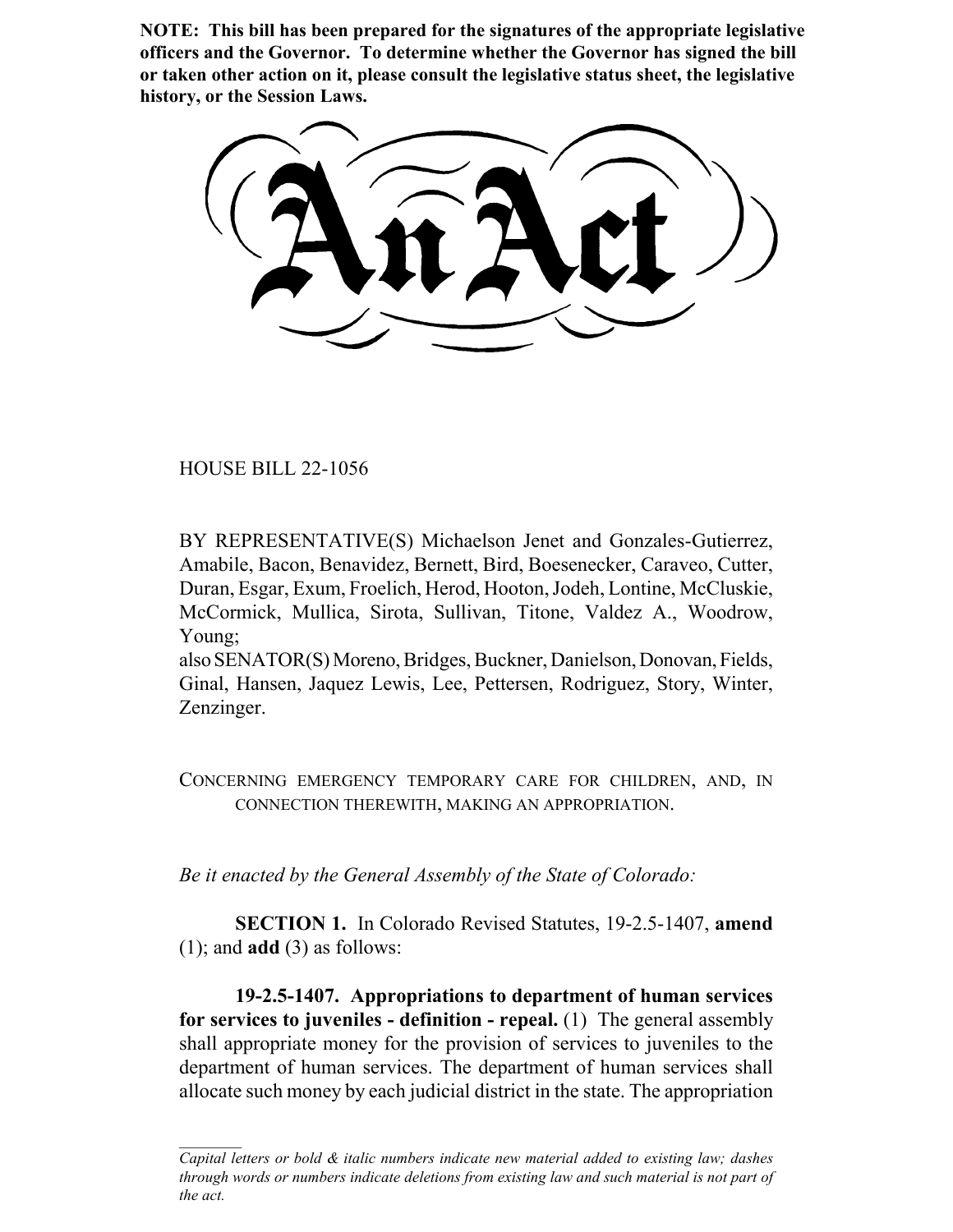and allocation must be made based upon the formula developed pursuant to section  $19-2.5-1404(1)(b)$  SECTION 19-2.5-1404 (1)(b)(V). The department of human services shall administer the appropriated money. The money appropriated to the department of human services for allocation by each judicial district must be expended in the judicial district by the department of human services for services to juveniles that are intended to prevent the juvenile from being held in detention prior to adjudication, INCLUDING IMPLEMENTING OPTIONS PROVIDED IN THE SCREENING INSTRUMENT DESCRIBED IN SECTION 19-2.5-1404; sentenced to detention; or committed to the department of human services or to reduce the length of time the juvenile is held in preadjudication or postadjudication detention or held in a commitment facility operated pursuant to section 19-2.5-1502. If a judicial district has a local juvenile services planning committee, the expenditure of money for juvenile services in the judicial district must be made in accordance with the plan developed pursuant to section 19-2.5-302.

(3) (a) THE GENERAL ASSEMBLY SHALL ANNUALLY APPROPRIATE MONEY TO THE DEPARTMENT OF HUMAN SERVICES FOR THE PROVISION OF TEMPORARY SHELTER FOR JUVENILES BY JUDICIAL DISTRICTS.THE GENERAL ASSEMBLY SHALL APPROPRIATE AN AMOUNT SUFFICIENT TO FUND FIVE NIGHTS OF CARE FOR EACH JUVENILE WHO, BASED ON THE RESULTS OF A SCREENING BY THE JUDICIAL DISTRICT'S SCREENING TEAM, IS SCREENED TO TEMPORARY CARE IN A LICENSED TEMPORARY SHELTER FACILITY.

(b) ON OR BEFORE NOVEMBER 1,2022, AND ANNUALLY THEREAFTER, THE DEPARTMENT SHALL ALLOCATE MONEY TO JUDICIAL DISTRICTS IN ACCORDANCE WITH THE FORMULA DEVELOPED PURSUANT TO SECTION  $19-2.5-1404$  (1)(b)(X).

(c) (I) (A) IN ORDER TO RECEIVE AN ALLOCATION FOR STATE FISCAL YEAR 2022-23, A JUDICIAL DISTRICT'S JUVENILE SERVICES PLANNING COMMITTEE, OR THE JUDICIAL DISTRICT IF THE JUDICIAL DISTRICT HAS NOT ESTABLISHED A JUVENILE SERVICES PLANNING COMMITTEE, SHALL SUBMIT A PLAN TO THE DEPARTMENT NO LATER THAN SEPTEMBER 1, 2022, THAT DETAILS HOW THE JUDICIAL DISTRICT WILL PROVIDE TEMPORARY SHELTER IN THE DISTRICT DURING STATE FISCAL YEAR 2022-23. THE PLAN MUST INCLUDE THAT PLACEMENT IN LICENSED SHELTER CARE IS VOLUNTARY AND MUST NOT EXCEED FIVE DAYS.

(B) THIS SUBSECTION  $(3)(c)(I)$  IS REPEALED, EFFECTIVE JULY 1,

PAGE 2-HOUSE BILL 22-1056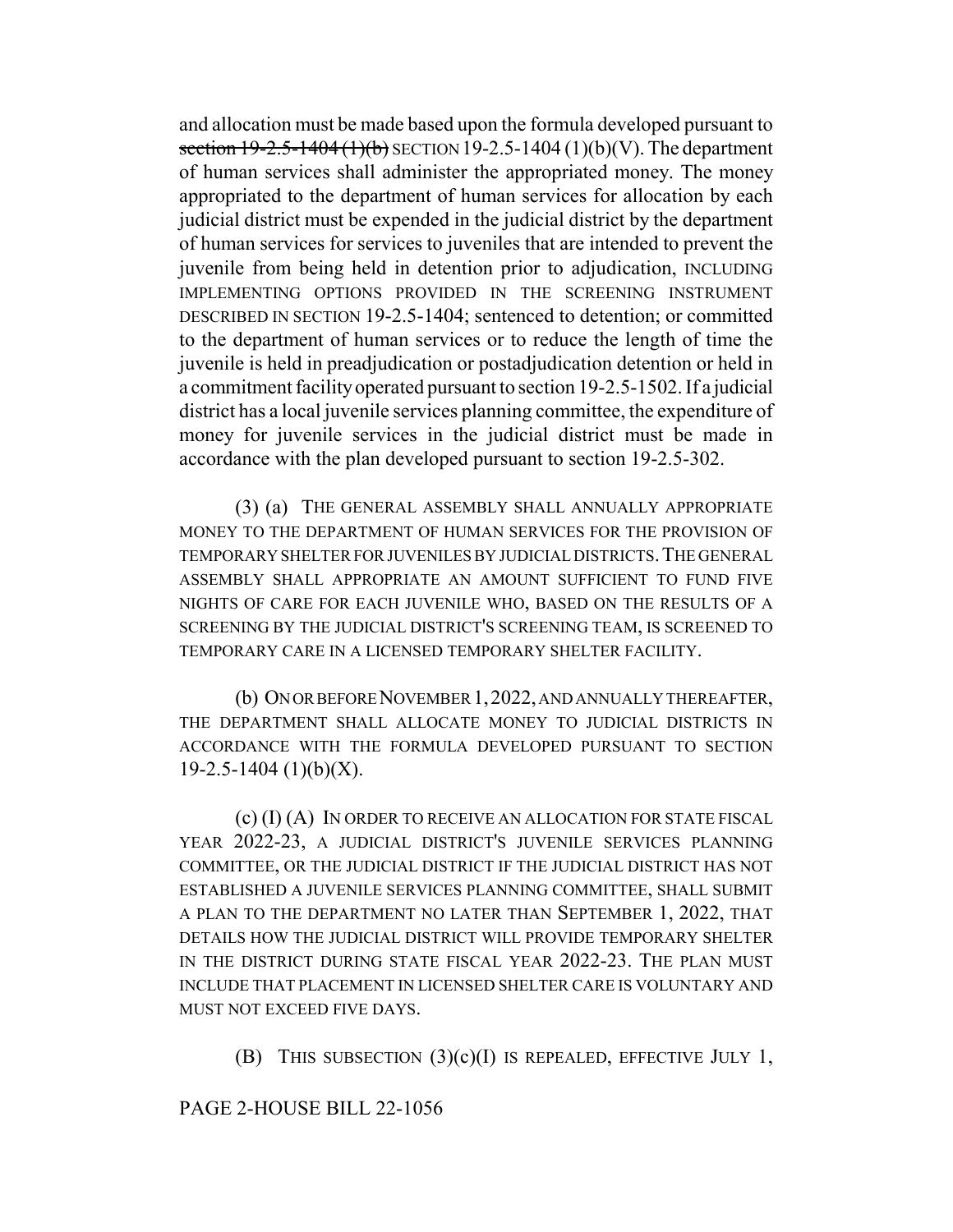(II) FOR STATE FISCAL YEAR 2023-24 AND EACH YEAR THEREAFTER, IN ORDER TO RECEIVE AN ALLOCATION, A JUVENILE SERVICES PLANNING COMMITTEE, OR THE JUDICIAL DISTRICT IF THE JUDICIAL DISTRICT HAS NOT ESTABLISHED A JUVENILE SERVICES PLANNING COMMITTEE, SHALL INCLUDE IN ITS PLAN DEVELOPED PURSUANT TO SECTION 19-2.5-302 A PLAN FOR PROVIDING TEMPORARY SHELTER IN THE JUDICIAL DISTRICT. THE PLAN MUST INCLUDE THAT PLACEMENT IN LICENSED SHELTER CARE IS VOLUNTARY AND MUST NOT EXCEED FIVE DAYS.

(d) A JUDICIAL DISTRICT'S JUVENILE SERVICES PLANNING COMMITTEE, OR THE JUDICIAL DISTRICT, MAY USE MONEY ALLOCATED PURSUANT TO THIS SUBSECTION (3) FOR:

(I) THE COST OF CARE IN A LICENSED TEMPORARY SHELTER, INCLUDING ANY TRANSPORTATION COSTS, FOR UP TO FIVE NIGHTS FOR EACH JUVENILE WHO, AFTER SCREENING BY THE JUDICIAL DISTRICT'S SCREENING TEAM, IS REFERRED TO RECEIVE TEMPORARY CARE IN A LICENSED TEMPORARY SHELTER FACILITY;

(II) PROVIDING SUPPORT TO A GRANDPARENT, KIN, OR OTHER SUITABLE PERSON FOR CARE OF A JUVENILE RELEASED TO THE PERSON'S CARE WHILE EMERGENCY CIRCUMSTANCES EXIST, AS DETERMINED BY THE JUDICIAL DISTRICT'S JUVENILE SERVICES PLANNING COMMITTEE THAT PREVENT THE JUVENILE FROM RETURNING HOME. SUPPORT PROVIDED TO A GRANDPARENT, KIN, OR OTHER SUITABLE PERSON MUST BE BASED ON THE ACTUAL COSTS INCURRED BY THE PERSON FOR CARING FOR THE JUVENILE.

(III) SERVICES FOR AND EVALUATION OF A JUVENILE RECEIVING TEMPORARY SHELTER; AND

(IV) ESTABLISHING LICENSED TEMPORARY SHELTER THROUGH EVALUATION OR RECRUITMENT AND PROVIDING TRAINING NEEDED TO OPERATE TEMPORARY SHELTER.

(e) (I) ON OR BEFORE JANUARY 31, 2024, AND ON OR BEFORE JANUARY 31 OF EACH YEAR THEREAFTER, THE HOUSE OF REPRESENTATIVES PUBLIC AND BEHAVIORAL HEALTH AND HUMAN SERVICES COMMITTEE AND THE SENATE HEALTH AND HUMAN SERVICES COMMITTEE, OR THEIR

## PAGE 3-HOUSE BILL 22-1056

2023.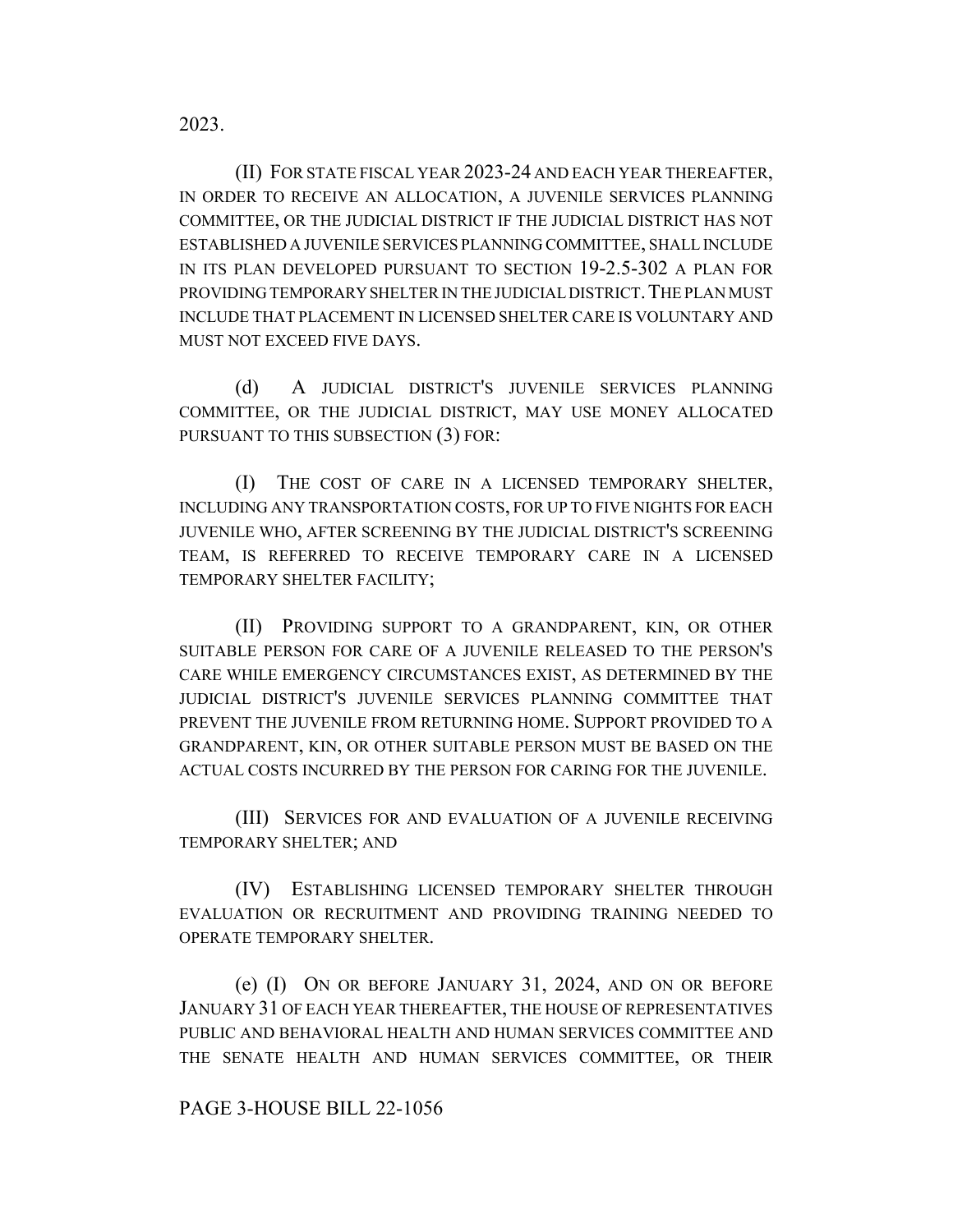SUCCESSOR COMMITTEES, SHALL HOLD A JOINT HEARING TO DETERMINE WHETHER THE RECOMMENDATIONS OF THE WORKING GROUP DESCRIBED IN SECTION 19-2.5-1404 HAVE BEEN IMPLEMENTED IN A MANNER THAT WARRANTS THE REPEAL OF THIS SUBSECTION (3) PRIOR TO ITS SCHEDULED REPEAL IN 2026.AT THE HEARING THAT OCCURS DURING THE 2026 REGULAR LEGISLATIVE SESSION, THE COMMITTEES SHALL CONSIDER WHETHER THIS SUBSECTION (3) SHOULD BE CONTINUED.

(II) AT THE HEARING, THE DEPARTMENT SHALL PRESENT ON ITS MOST RECENT REPORT ISSUED PURSUANT TO SECTION 19-2.5-1404 (3)(b), THE COMMITTEES SHALL PERMIT REPRESENTATIVES OF THE WORKING GROUP TO TESTIFY OR PROVIDE INFORMATION TO THE COMMITTEES, AND THE COMMITTEES SHALL TAKE PUBLIC TESTIMONY REGARDING IMPLEMENTATION OF THE WORKING GROUP'S RECOMMENDATIONS.

(f) THIS SUBSECTION (3) IS REPEALED, EFFECTIVE JUNE 30, 2026.

**SECTION 2.** In Colorado Revised Statutes, 19-2.5-1404, **add**  $(1)(b)(X)$  as follows:

**19-2.5-1404. Working group for criteria for placement of juvenile offenders - establishment of formula - review of criteria report.** (1) (b) The working group shall carry out the following duties:

(X) BEFORE JULY 1, 2022, TO CREATE A FORMULA FOR THE ALLOCATION OF MONEY TO JUDICIAL DISTRICTS PURSUANT TO SECTION 19-2.5-1407 (3) FOR THE PROVISION OF TEMPORARY SHELTER FOR JUVENILES.

**SECTION 3.** In Colorado Revised Statutes, **add** 19-3-403.5 as follows:

**19-3-403.5. Temporary shelter.** (1) TEMPORARY SHELTER IS THE TEMPORARY CARE OF A CHILD IN A PHYSICALLY UNRESTRICTED SETTING PENDING A RETURN TO THE CHILD'S HOME OR PLACEMENT IN AN APPROPRIATE ALTERNATE SETTING PURSUANT TO APPLICABLE STATE LAW. RECEIVING TEMPORARY CARE IN TEMPORARY SHELTER IS VOLUNTARY AND A CHILD MAY LEAVE AT ANY TIME. A CHILD MAY NOT BE PLACED IN A LICENSED TEMPORARY SHELTER FACILITY FOR MORE THAN FIVE DAYS.

PAGE 4-HOUSE BILL 22-1056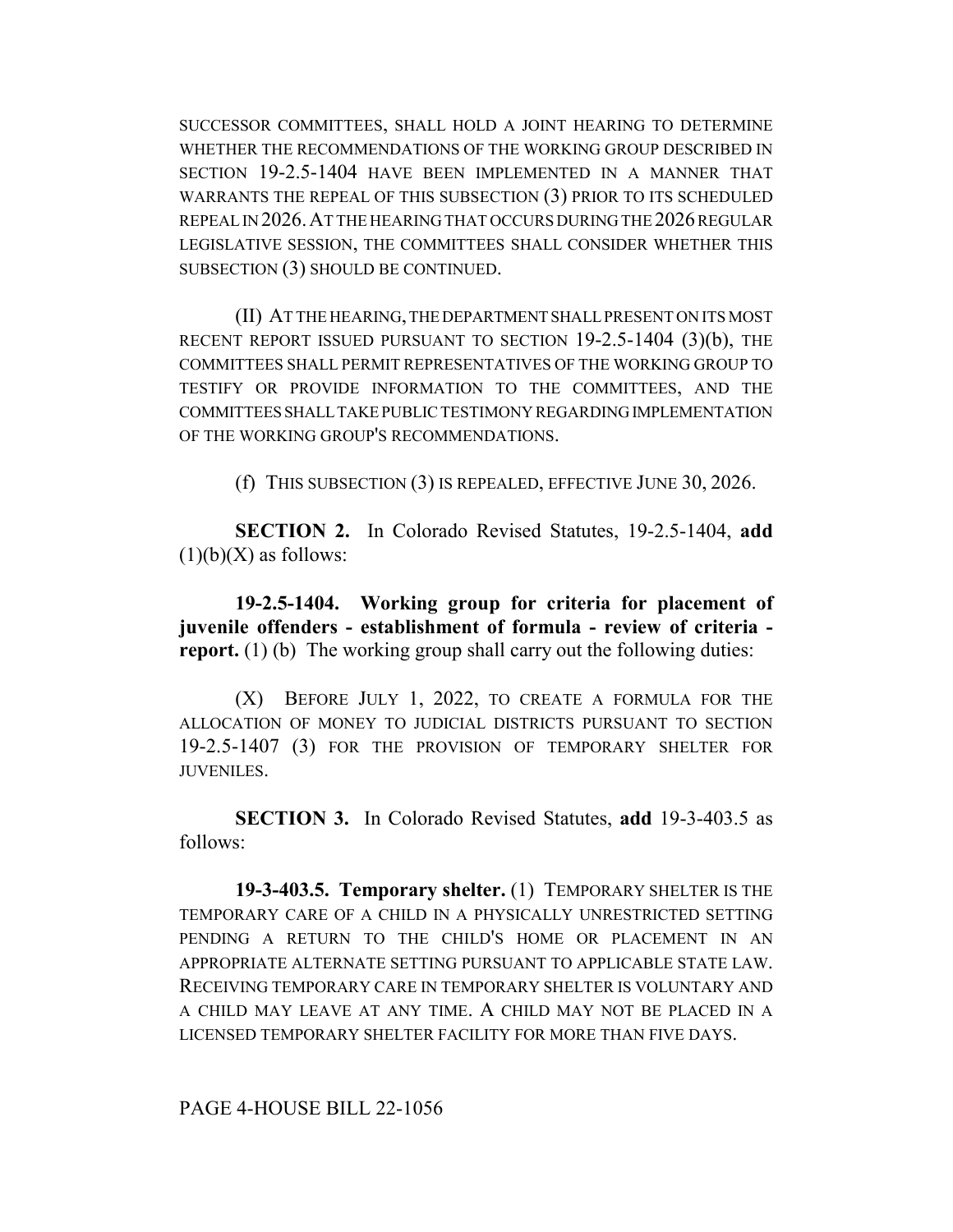(2) A PERSON OR ENTITY PROVIDING TEMPORARY SHELTER MUST ALLOW FOR PROFESSIONALS TO COMPLETE ASSESSMENTS TO DETERMINE THE CHILD'S TREATMENT NEEDS AND ESTABLISH PLANS TO SAFELY TRANSITION THE CHILD BACK TO THE CARE OF THE CHILD'S PARENT, GUARDIAN, LEGAL CUSTODIAN, OR KIN, OR TO ANOTHER COMMUNITY-BASED FACILITY OR HOME, AS INFORMED BY THE RELATIVE INFORMATION FORM DESCRIBED IN SECTION 19-2.5-1404 (1)(b)(VIII). A CHILD IN TEMPORARY SHELTER MUST HAVE ACCESS TO ONGOING EDUCATIONAL SERVICES.

(3) THE GENERAL ASSEMBLY STRONGLY ENCOURAGES A JUDICIAL DISTRICT'S JUVENILE SERVICES PLANNING COMMITTEE, OR THE JUDICIAL DISTRICT IF THE JUDICIAL DISTRICT HAS NOT ESTABLISHED A JUVENILE SERVICES PLANNING COMMITTEE, TO CONSIDER LESS RESTRICTIVE SETTINGS, INCLUDING KINSHIP PLACEMENT, FOSTER CARE, RESPITE CARE, AND GROUP HOMES THAT ARE SMALL, HOME-LIKE, AND BASED IN THE COMMUNITY OF THE SHELTERED CHILD, BEFORE RELYING ON LICENSED TEMPORARY SHELTER FACILITIES.

**SECTION 4.** In Colorado Revised Statutes, 19-1-103, **amend** (138) as follows:

**19-1-103. Definitions.** As used in this title 19 or in the specified portion of this title 19, unless the context otherwise requires:

(138) "Temporary shelter" means the temporary placement of a child, AS DESCRIBED IN SECTION 19-3-403.5, with kin, as defined in subsection (91) of this section; with an adult with a significant relationship with the child; or in a licensed and certified twenty-four-hour care facility.

**SECTION 5. Appropriation.** (1) For the 2022-23 state fiscal year, \$137,308 is appropriated to the department of human services for use by the division of youth services. This appropriation is from the general fund. To implement this act, the division may use this appropriation as follows:

(a) \$131,638 for purchase of contract placements related to community programs; and

(b) \$5,670 for program administration related to community programs.

PAGE 5-HOUSE BILL 22-1056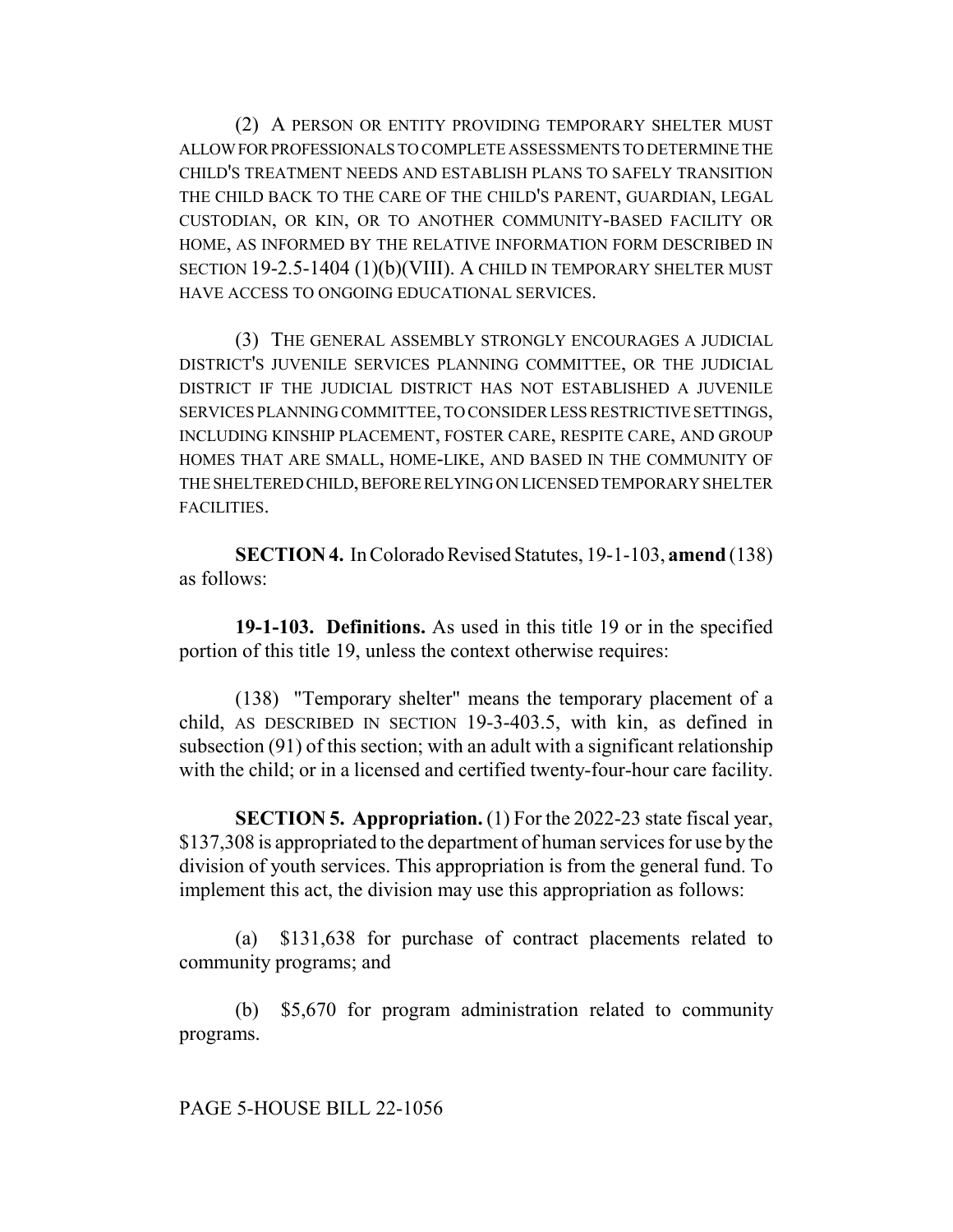(2) For the 2022-23 state fiscal year, the general assembly anticipates that the department of human services will receive \$13,019 in federal funds for use by the division of youth services to implement this act. The appropriation in subsection  $(1)(a)$  of this section is based on the assumption that the department will receive this amount of federal funds, which is subject to the "(I)" notation as defined in the annual general appropriation act for the same fiscal year.

**SECTION 6. Safety clause.** The general assembly hereby finds, determines, and declares that this act is necessary for the immediate preservation of the public peace, health, or safety.

Alec Garnett Steve Fenberg SPEAKER OF THE HOUSE PRESIDENT OF OF REPRESENTATIVES THE SENATE

Robin Jones Cindi L. Markwell CHIEF CLERK OF THE HOUSE SECRETARY OF OF REPRESENTATIVES THE SENATE

APPROVED\_\_\_\_\_\_\_\_\_\_\_\_\_\_\_\_\_\_\_\_\_\_\_\_\_\_\_\_\_\_\_\_\_\_\_\_\_\_\_\_

(Date and Time)

 $\mathcal{L}_\text{max}$  and  $\mathcal{L}_\text{max}$  and  $\mathcal{L}_\text{max}$  and  $\mathcal{L}_\text{max}$ 

PAGE 6-HOUSE BILL 22-1056